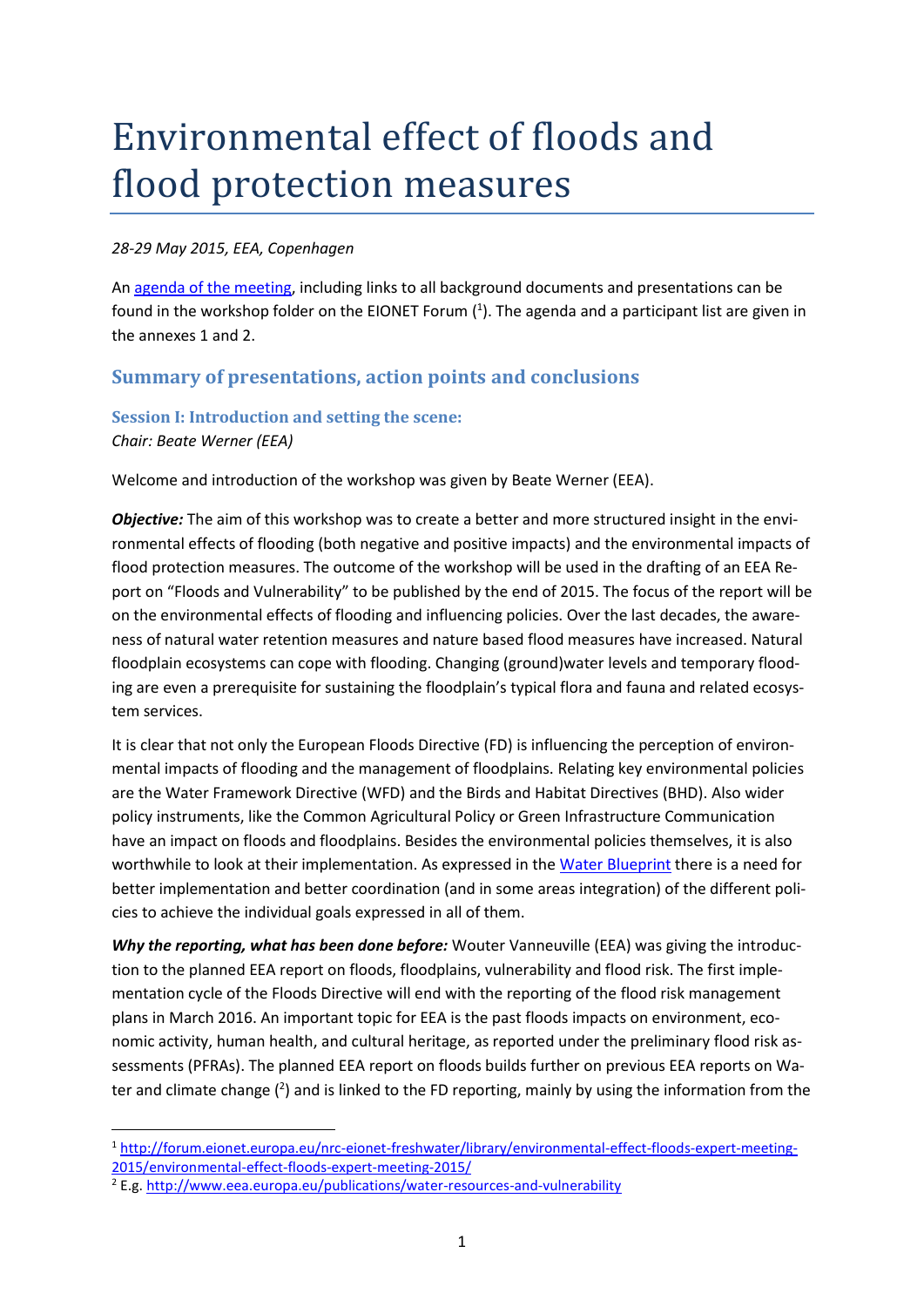PFRA and the results of the 2015 European database on past flood (impacts). In addition the report wants to look at the synergies in the implementation of the floods directive with the Water Framework Directive and Nature directives. In doing so, it builds further on the Technical reports "Links between the Floods Directive and Water Framework Directive – Resource document" and "Links between the Water Framework Directive and Nature Directives  $-$  Frequently asked questions" ( $3$ ) and being aware that activities are ongoing in the Member States.

See presentation by Wouter Vanneuville (EEA): [http://forum.eionet.europa.eu/nrc-eionet-freshwater/library/environmental-ef](http://forum.eionet.europa.eu/nrc-eionet-freshwater/library/environmental-effect-floods-expert-meeting-2015/environmental-effect-floods-expert-meeting-2015/presentations/session-1-introduction/session-1-eea-report-floods-2015)[fect-floods-expert-meeting-2015/environmental-effect-floods-expert-meeting-2015/presentations/session-1-introduction/ses](http://forum.eionet.europa.eu/nrc-eionet-freshwater/library/environmental-effect-floods-expert-meeting-2015/environmental-effect-floods-expert-meeting-2015/presentations/session-1-introduction/session-1-eea-report-floods-2015)[sion-1-eea-report-floods-2015](http://forum.eionet.europa.eu/nrc-eionet-freshwater/library/environmental-effect-floods-expert-meeting-2015/environmental-effect-floods-expert-meeting-2015/presentations/session-1-introduction/session-1-eea-report-floods-2015)

*Discussion:* It was discussed how much focus will be on environmental aspects only and how the report will deal with social and economic aspects. Without considering the socio-economic aspects the picture will not be complete and the approach should be more complex than currently in the outline of the report. While the report will have a primary focus on the environmental aspects, it will have to find a suitable way to bring socio-economic aspects in. EEA and ETC/ICM will do so in further drafting. Another remark was that focussing only on 'green' flood-protection would not be realistic.

#### **Session II: Environmental impacts of floods: past evidence monitoring and structuring the information**

*Chair: Wouter Vanneuville (EEA)*

**.** 

*Case study Sava*: To start this session Jovan Despotović (Univ. of Belgrade) gave a [presentation](http://forum.eionet.europa.eu/nrc-eionet-freshwater/library/environmental-effect-floods-expert-meeting-2015/environmental-effect-floods-expert-meeting-2015/presentations/session-2-environmental-impacts-floods/session-2-introduction-floods-sava-river-basin) on a recent significant flood event in the Sava River Basin in May 2014 with severe environmental impacts. The 2014 flood event was the highest ever registered, while several other large floods happened over the last years. In Serbia, flood protection in cities is administratively divided from flood protection in rural areas. Roughly, 2.5 million people were affected by the 2014 flood. Open coal mining pits have served unintentionally as retention areas for dampening the flood peak, but causing additional pollution loads with environmental effects on the surrounding. Because of the transboundary nature of this flood event (especially Bosnia, Serbia and Croatia have been affected) the damages and environmental pollution were very high due to a lack in transboundary collaboration for flood prevention and institutional capacities as limiting factors. Problems that occur in flood risk management today are mostly due to insufficient management, governance and institutional problems (including budgetary issues). External support and the role of the EU were discussed to mitigate future impacts of flooding in terms of flood prevention but also better governance.

See presentation by Jovan Despotović (Univ. of Belgrade): [http://forum.eionet.europa.eu/nrc-eionet-freshwater/library/environ](http://forum.eionet.europa.eu/nrc-eionet-freshwater/library/environmental-effect-floods-expert-meeting-2015/environmental-effect-floods-expert-meeting-2015/presentations/session-2-environmental-impacts-floods/session-2-introduction-floods-sava-river-basin)[mental-effect-floods-expert-meeting-2015/environmental-effect-floods-expert-meeting-2015/presentations/session-2-environ](http://forum.eionet.europa.eu/nrc-eionet-freshwater/library/environmental-effect-floods-expert-meeting-2015/environmental-effect-floods-expert-meeting-2015/presentations/session-2-environmental-impacts-floods/session-2-introduction-floods-sava-river-basin)[mental-impacts-floods/session-2-introduction-floods-sava-river-basin](http://forum.eionet.europa.eu/nrc-eionet-freshwater/library/environmental-effect-floods-expert-meeting-2015/environmental-effect-floods-expert-meeting-2015/presentations/session-2-environmental-impacts-floods/session-2-introduction-floods-sava-river-basin)

*Environmental impacts of floods* - *Past evidence monitoring and structuring the information:* Lidija Globevnik (TC Vode - ETC/ICM) gave a[n overview presentation](http://forum.eionet.europa.eu/nrc-eionet-freshwater/library/environmental-effect-floods-expert-meeting-2015/environmental-effect-floods-expert-meeting-2015/presentations/session-2-environmental-impacts-floods/session-2-knowledge-needed-report) on the environmental impacts of floods. The data analyses so far done by the ETC /ICM are based on the reporting of the Member States to the European Commission about the Preliminary Flood Risk Assessment (PFRA). They show differences in between Member States, but in general **less** information on environmental impacts

<sup>&</sup>lt;sup>3</sup> See [https://circabc.europa.eu/sd/a/124bcea7-2b7f-47a5-95c7-56e122652899/inks%20bet](https://circabc.europa.eu/sd/a/124bcea7-2b7f-47a5-95c7-56e122652899/inks%20between%20the%20Floods%20Directive%20and%20Water%20Framework%20Directive%20-%20Resource%20Document)[ween%20the%20Floods%20Directive%20and%20Water%20Framework%20Directive%20-%20Resource%20Do](https://circabc.europa.eu/sd/a/124bcea7-2b7f-47a5-95c7-56e122652899/inks%20between%20the%20Floods%20Directive%20and%20Water%20Framework%20Directive%20-%20Resource%20Document)[cument](https://circabc.europa.eu/sd/a/124bcea7-2b7f-47a5-95c7-56e122652899/inks%20between%20the%20Floods%20Directive%20and%20Water%20Framework%20Directive%20-%20Resource%20Document) and<http://ec.europa.eu/environment/nature/natura2000/management/docs/FAQ-WFD%20final.pdf> online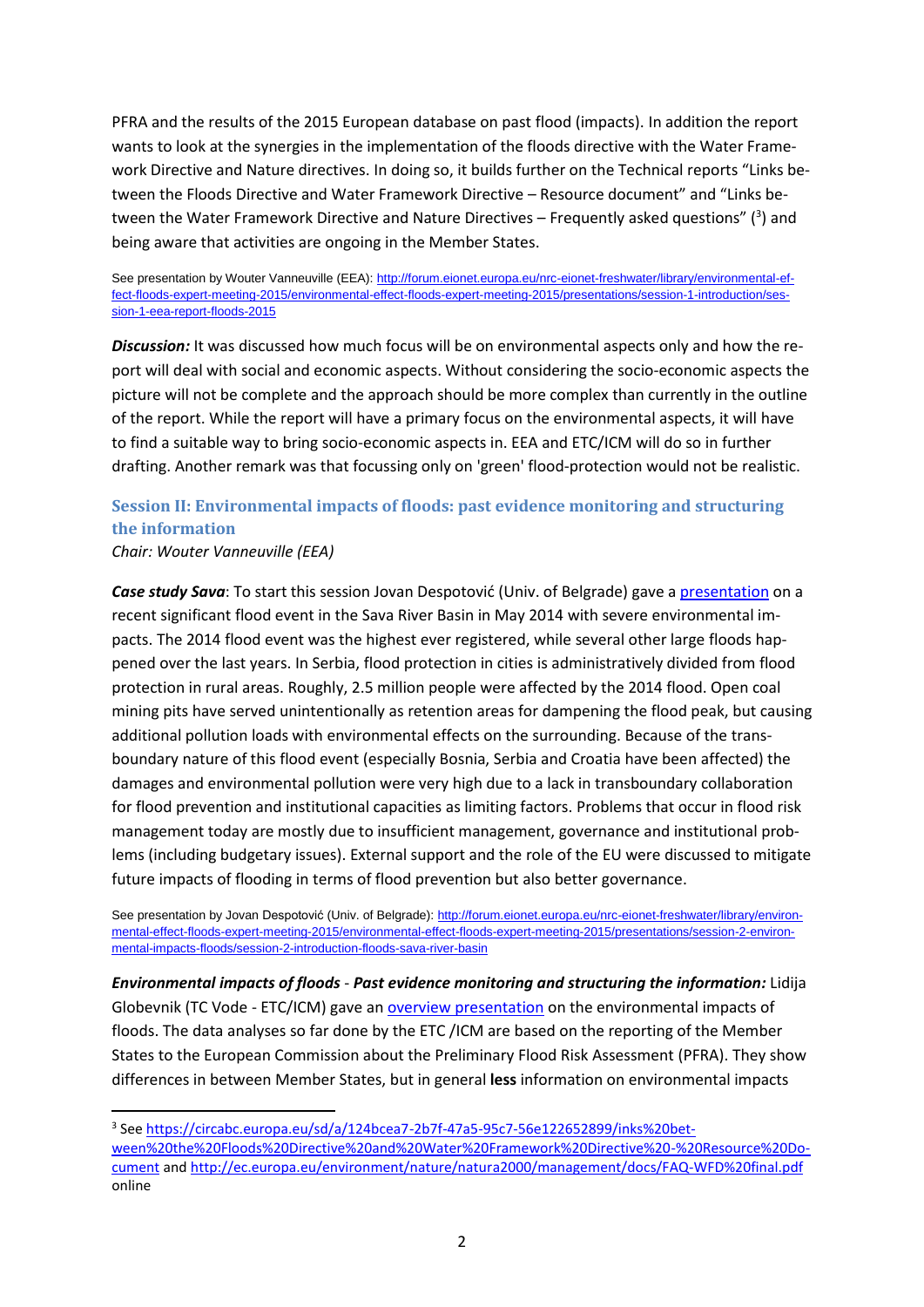(mainly on impacts on water body status, protected areas, pollution sources, other) is available compared to the economic impacts. When EEA/ETC questioned the member countries beginning of 2015 to add information on a voluntary base to the past floods data base (<sup>4</sup>), it became clear that information about the environmental impact is often not available (in a structured way). During the consultation problems occurred which were caused by the fact that very often the categories are not well defined. Three examples were presented: Sweden where severe floods impacted waste water treatment facilities and impacted the surrounding environment, Elbe and Danube Flood in 2013 impacted bathing water quality and Slovenia where significant potential point pollution sources (IPPC, Seveso) are situated in flood risk areas and can potentially impact the environment.

#### See presentation by Lidija Globevnik (TC Vode /ETC/ICM) : [http://forum.eionet.europa.eu/nrc-eionet-freshwater/library/environ](http://forum.eionet.europa.eu/nrc-eionet-freshwater/library/environmental-effect-floods-expert-meeting-2015/environmental-effect-floods-expert-meeting-2015/presentations/session-2-environmental-impacts-floods/session-2-knowledge-needed-report)[mental-effect-floods-expert-meeting-2015/environmental-effect-floods-expert-meeting-2015/presentations/session-2-environ](http://forum.eionet.europa.eu/nrc-eionet-freshwater/library/environmental-effect-floods-expert-meeting-2015/environmental-effect-floods-expert-meeting-2015/presentations/session-2-environmental-impacts-floods/session-2-knowledge-needed-report)[mental-impacts-floods/session-2-knowledge-needed-report](http://forum.eionet.europa.eu/nrc-eionet-freshwater/library/environmental-effect-floods-expert-meeting-2015/environmental-effect-floods-expert-meeting-2015/presentations/session-2-environmental-impacts-floods/session-2-knowledge-needed-report)

*Statements and Discussion***:** Based on examples of the Rhine basin, which is faced to similar problems, information of industrial point sources as potential pollutants exist in flood risk area. On a recently published [public online map viewer](http://geoportal.bafg.de/mapapps/resources/apps/ICPR_EN/index.html?lang=en) at ICPR, information on this kind of point source are now integrated. This enables to make the link between floods (3 scenarios), potential polluting industries and nature/drinking water protected areas which are also shown on the maps. The ICPR has undertaken a risk analysis linking these above mentioned aspects with a special methodology and GIS instrument. However, no or only little information exists about the protection or preparedness of these sewage plants or potential polluting industries against floods; neither if they have adopted flood prevention measures. Additional information on these point sources in case of flooding would be needed as bases for indirect synergies to the EEA reporting. Also in the Czech Republic the use of information on the location of pollution points for flood risk management is already a prerequisite for forward-looking flood prevention, but environmental concerns are often not taken into consideration.

*Are the environmental categories as foreseen in the FD covering the whole issue?* To measure or monitor the effects of environmental impacts especially on habitats seems to be challenging: habitats are adapted to large floods, but it seems that floods are more severe than 200 years before. Especially the timing of the monitoring (directly after the flood, the year after or years later) is challenging. Much information on monitoring before and after floods is available but not structured. Another relevant question is how countries assess flood events in terms of environment? Usually they focus on the impact on the population, or on infrastructure like waterworks. There is information on environmental impacts available in the national or river basin district reports on the preliminary flood risk assessment, but not really well structured (often free text fields in national languages). There is seldom a shared view by all stakeholders, so interpretation of the data is important. The general proposed categories in the reporting sheets for the FD are workable. Additional environmental aspects could be practically assessed also through the Habitats Directive. Information reported to the BHD database could be used to describe decline or improvement of habitats in terms of quality. The ICPR for instance is looking at a way to analyse the water related habitats, their connectivity and their evolution over time by using series of satellite images. Reporting WFD includes already indica-

<sup>&</sup>lt;sup>4</sup> See for more information [http://forum.eionet.europa.eu/nrc-eionet-freshwater/library/country-review-euro](http://forum.eionet.europa.eu/nrc-eionet-freshwater/library/country-review-european-floods-impact-database-2015)[pean-floods-impact-database-2015](http://forum.eionet.europa.eu/nrc-eionet-freshwater/library/country-review-european-floods-impact-database-2015)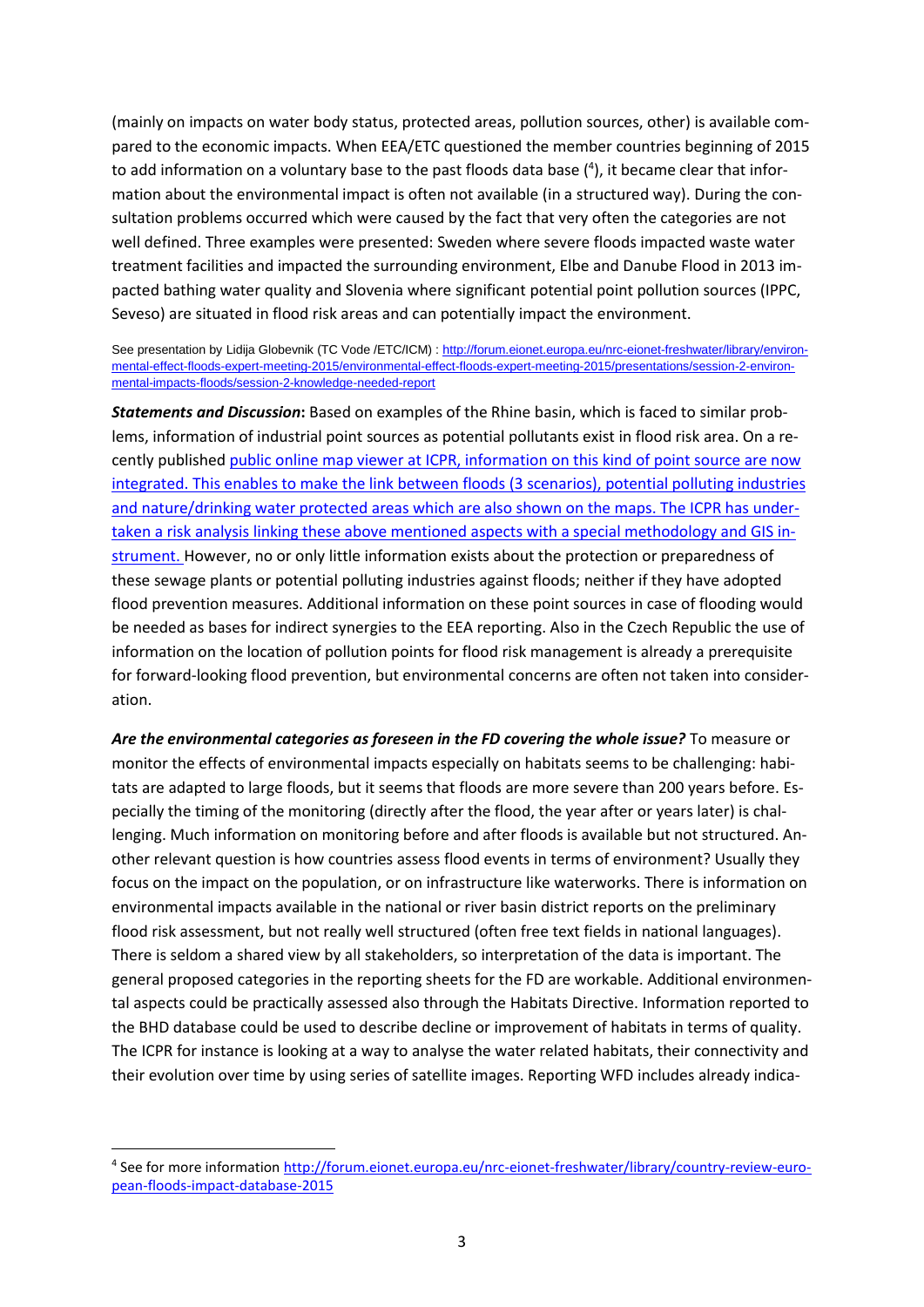tors for environment impacts of floods. Concerning the categories of environmental impact it is relevant to make a distinction between surface water and groundwater, as well as between chemical and hydromorphological status.

Extreme floods can reshape rivers into a state with potentials for making dynamic again the natural river and floodplain morphology and functioning. Despite this knowledge local water managers tend to rebuild or even reinforce former "grey solution" of water engineering. This led to the statement: Can't we protect natural river dynamics, rather than keeping and even restoring a fixed situation. To avoid this kind of rebuilding regulation and new management visions for rivers and their floodplains are needed.

Significant floods can influence previous environmentally harmful developments; like destroyed oil tanks in private housing. Very often security is created by raising the dikes, but the personal responsibility of landowners and citizens in flood risk areas is as important. Information should have high priority to adopt prevention measures.

#### **Session III: Environmental status of floodplains and trends**

Chair: Wouter Vanneuville (EEA)

*Case study Flood action programme and role of floodplains in a large river basin:* The International Commission for the Protection of the Rhine (ICPR) with its international flood action programme is taking into account the role of floodplains in a larger river basin. Environmental status of floodplains and trends for the river Rhine [was presented by Adrian Schmid-Breton \(ICPR\).](http://forum.eionet.europa.eu/nrc-eionet-freshwater/library/environmental-effect-floods-expert-meeting-2015/environmental-effect-floods-expert-meeting-2015/presentations/session-3-environmental-status-floodplains-and-trends/session-3-introduction-rhine-case-study) Along the Rhine roughly around 5.5 million people are living in flood risk areas (exposed to floods >2 m depth). From the 8 000 km<sup>2</sup> of floodplains under natural conditions, only 15 % are considered as remaining floodplain (85 % loss) due to dike constructions, impoundments, river strengthening and bed erosion. The ICPR vision for the Rhine basin has been expressed as "the ideal river showing a balance between uses and protection". The ICPR has mainly a co-ordinating and informing function. In an ongoing process, the ICPR is working on the topics of improvement of the water quality and the aquatic environment, flood risk management, as well as climate change adaptation while taking into account further uses such as hydropower and navigation. Since 1987 and further since 2000, general targets of sustainable development along the Rhine have been set. The focus is the improvement of the Rhine ecosystem, the reduction of flood risk through flood prevention and protection and the improvement of a good (chemical) water quality. When it comes to ecology, the main aspects of the Programme Rhine 2020 (found also in the RBMP) are ecological improvement, habitat development, reactivation of floodplains, reconnection of oxbow lakes and backwaters of the Rhine, increase structural diversity on the banks of the Rhine and its branches, restoration of river continuity (fish migration) as well as understanding the impacts of alien plant and animal species in the Rhine. The ICPR sets a list of special targets for reactivating floodplains or reconnect former river arms but also to create flood retention areas/measures (mainly dike relocations and retention basins as well as the Dutch measures of the Program Room for the River). ICPR studies have shown the effects of these measures on the reduction of the flood water level and the shift of flood probability.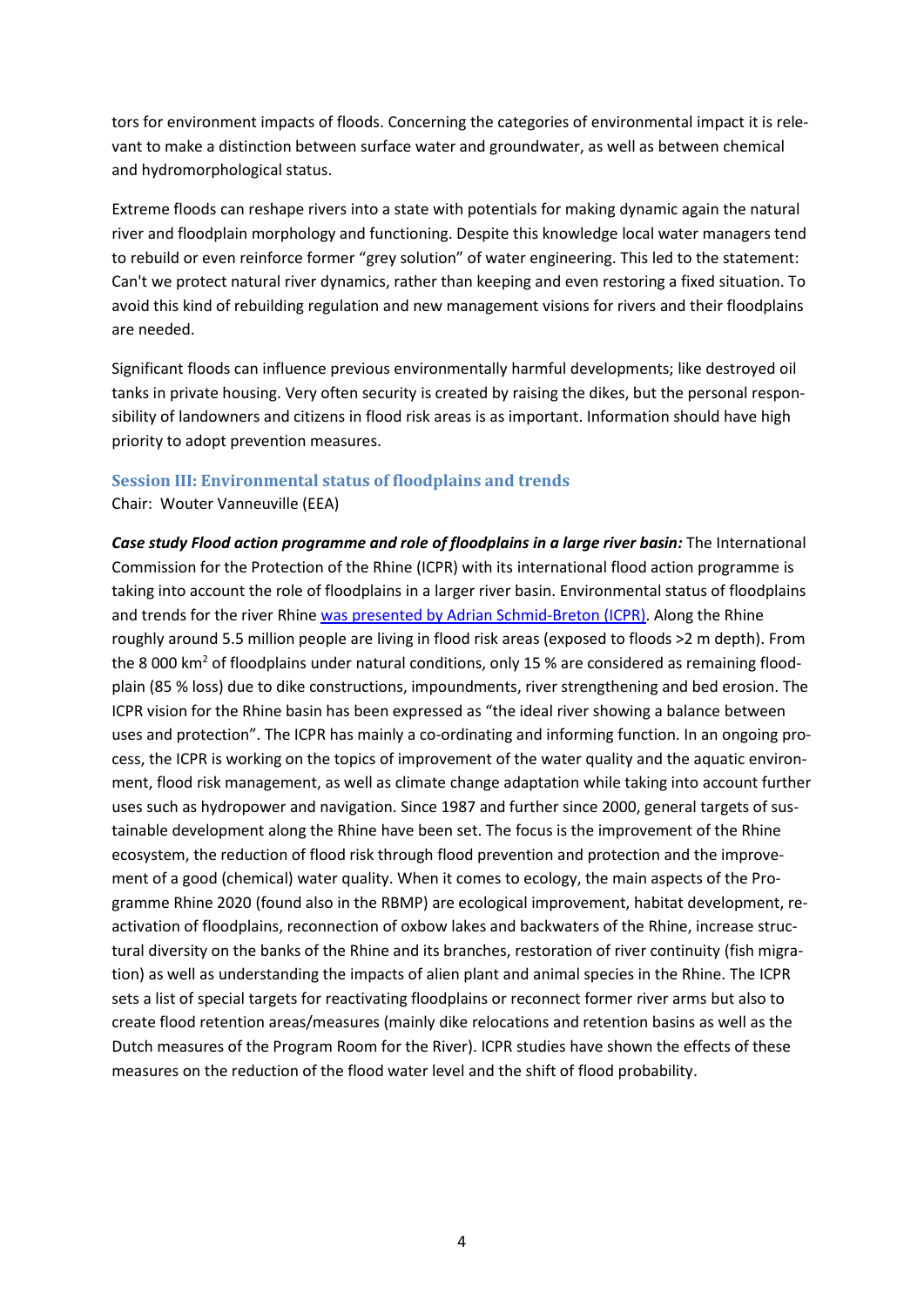An important task is already the improvement of information exchange and access, especially on risk knowledge and awareness. A new atlas  $(5)$  shows for different flood levels the drinking water protected areas, the water related birds and habitat protected areas together with industrial installations (IPPC, SEVESO). Currently, an analysis assess environmental risks by a specific method which combines flood scenarios, their possible impacts on industrial installations (accidental pollution) and its potential environmental consequences on nature/drinking water protection areas.

Besides, [the Warning and Alarm Plan of the Rhine](http://www.iksr.org/index.php?id=86&L=3) (WAP), which warns all users downstream from an accidental pollution and is functioning as well during flood events represents a good transboundary tool for preparedness and management of accidental pollutions.

See presentation by Adrian Schmid-Breton (ICPR -Koblenz): [http://forum.eionet.europa.eu/nrc-eionet-freshwater/library/envi](http://forum.eionet.europa.eu/nrc-eionet-freshwater/library/environmental-effect-floods-expert-meeting-2015/environmental-effect-floods-expert-meeting-2015/presentations/session-3-environmental-status-floodplains-and-trends/session-3-introduction-rhine-case-study)[ronmental-effect-floods-expert-meeting-2015/environmental-effect-floods-expert-meeting-2015/presentations/session-3-envi](http://forum.eionet.europa.eu/nrc-eionet-freshwater/library/environmental-effect-floods-expert-meeting-2015/environmental-effect-floods-expert-meeting-2015/presentations/session-3-environmental-status-floodplains-and-trends/session-3-introduction-rhine-case-study)[ronmental-status-floodplains-and-trends/session-3-introduction-rhine-case-study](http://forum.eionet.europa.eu/nrc-eionet-freshwater/library/environmental-effect-floods-expert-meeting-2015/environmental-effect-floods-expert-meeting-2015/presentations/session-3-environmental-status-floodplains-and-trends/session-3-introduction-rhine-case-study)

*Environmental status of floodplains and trends:* [Mathias Scholz \(UFZ / ETC/ ICM\) gave an introduc](http://forum.eionet.europa.eu/nrc-eionet-freshwater/library/environmental-effect-floods-expert-meeting-2015/environmental-effect-floods-expert-meeting-2015/presentations/session-3-environmental-status-floodplains-and-trends/session-3-knowledge-needed-report)[tion:](http://forum.eionet.europa.eu/nrc-eionet-freshwater/library/environmental-effect-floods-expert-meeting-2015/environmental-effect-floods-expert-meeting-2015/presentations/session-3-environmental-status-floodplains-and-trends/session-3-knowledge-needed-report) In Europe already up to 90 % of former riparian floodplains along large rivers are lost or functionally extinct during the last centuries. The main reasons for the loss of biodiversity in floodplains and related ecosystem services are the continued decline in floodplain area and quality:

- competing land uses, e.g. for agriculture or urbanization,
- less variability in discharge and constant water levels, e.g. for hydropower or navigation, and
- "barriers" in between river and floodplain, e.g. for flood defences and river training.

Across Europe there is a lack of data about spatial extension and status of floodplains and information (also on species and habitats) is widely scattered. However, reasonable and precise data are needed for policy and revitalisation activities and the consideration of land use conflicts. ESS is a challenging concept to improve synergies between natural functions and socio-economic services in floodplains, but also to show trade-offs. The German floodplain programme was presented as an example for 79 large rivers to the wider public on loss of floodplains and status of the remaining floodplains (in terms of quality). The status assessment supports the role of floodplain conservation and restoration at national but also on local scale. For Europe, much information on floodplain status and vulnerability has been monitored and reported as part of the obligations for the WFD, FD or the BHD, but summarizing status assessments at country or international river basin district and/or at European scale are still scarce. Were they exist these assessments are important information pieces to defend the cases for floodplain conservation and restoration.

See presentation by Mathias Scholz (UFZ/ETC/ICM)[: http://forum.eionet.europa.eu/nrc-eionet-freshwater/library/environmental](http://forum.eionet.europa.eu/nrc-eionet-freshwater/library/environmental-effect-floods-expert-meeting-2015/environmental-effect-floods-expert-meeting-2015/presentations/session-3-environmental-status-floodplains-and-trends/session-3-knowledge-needed-report)[effect-floods-expert-meeting-2015/environmental-effect-floods-expert-meeting-2015/presentations/session-3-environmental](http://forum.eionet.europa.eu/nrc-eionet-freshwater/library/environmental-effect-floods-expert-meeting-2015/environmental-effect-floods-expert-meeting-2015/presentations/session-3-environmental-status-floodplains-and-trends/session-3-knowledge-needed-report)[status-floodplains-and-trends/session-3-knowledge-needed-report](http://forum.eionet.europa.eu/nrc-eionet-freshwater/library/environmental-effect-floods-expert-meeting-2015/environmental-effect-floods-expert-meeting-2015/presentations/session-3-environmental-status-floodplains-and-trends/session-3-knowledge-needed-report)

*Statements and discussion:* Pavla Stepankova (CZ) added in her statement that the negative trend of floodplain loss is especially located in the headwaters in Czech Republic. There are instruments foreseen in law on how to prevent floodplains from urbanization, but they are not used often the way they should. The pressure for development of municipalities in flood risk areas is present in many places, sometimes coming from local authorities as well. In general, the memory is bad: even after one year after the 2013 floods. Restoration may be possible in smaller rivers locally, but room for rivers along larger rivers seems to be very difficult in the case of Czech Republic.

<sup>5</sup> Available on http://www.iksr.org/en/documentsarchive/rhine-atlas/index.html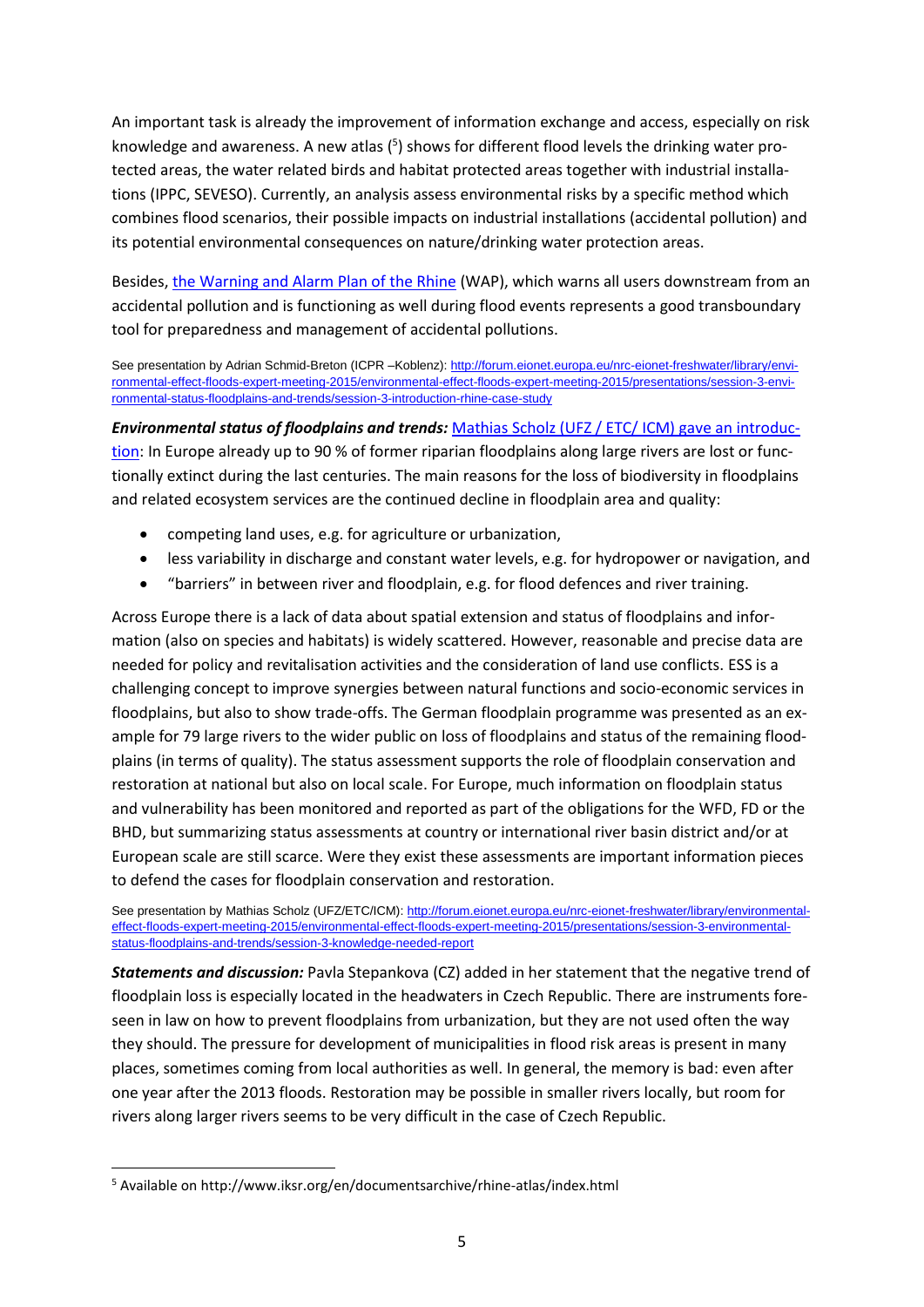Janos Fehér (HU) presented in his statement slides of a historical map of inundation from 1938, and a new map showing flood risk areas and new flood mitigation reservoirs in Hungary. The Hungarian solution to face extreme flood hazard are the construction of controlled retention reservoirs in the Tisza catchment, where the water is mainly used for agricultural purposes.

See presentation by Janos Fehér (Hungary): http://forum.eionet.europa.eu/nrc-eionet-freshwater/library/environmental-effectfloods-expert-meeting-2015/environmental-effect-floods-expert-meeting-2015/presentations/session-3-environmental-statusfloodplains-and-trends/session-3-statement-supporting-slides-janos-feher

*Discussion:* It was stated that when we say that we lost 90 % of floodplains we should also say what we have gained. The engineers and environmentalists are not on the same level from the management point of view: compromises should be made. The discussion focused on the quality and the information needed for measures. Indicators to assess the quality of remaining but also former floodplains in the hinterland are needed. More attention should also be taken to smaller catchments. In general, the following question should be addressed: Which area is better for restoration than the other? It is no point to restore a flood plain where you have place but rather restore it where it will improve the environmental quality. Agriculture is the biggest challenge in the coming years (landowner, production), because they are much more independent than water and nature conservation managers are. Another aspect mentioned was that riverbed erosion takes place in many European rivers and impacts the flood retention area and the groundwater in the floodplain and related biodiversity. This has negative effects on the resilience of floodplain habitats and species against floods.

**Session IV: Management and integration: Implementation of flood, water and nature protection legislation into management and restoration - practical realities in Europe – green versus grey infrastructure and "greening the grey"** *Chair: Ursula Schmedtje (ETC/ICM)*

*Case Study on measures - introduction:* Georg Rast [\(WWF-Germany\) presented examples](http://forum.eionet.europa.eu/nrc-eionet-freshwater/library/environmental-effect-floods-expert-meeting-2015/environmental-effect-floods-expert-meeting-2015/presentations/session-4-management-and-integration/session-4-introduction-case-studies-wwf) for floodplain restoration on the Elbe River in Germany and beyond. Two WWF examples of ongoing dike relocation projects were presented (Gatzer Bergdeich Vockerode 212 ha and the Lödderitzer Forst 600 ha). The challenges in this kind of restoration projects are especially the complexity to meet nature conservation targets, flood protection, and land user and land owners requirements. In these examples, the original main goal was to improve the quality with regard to floodplain biodiversity, but also to improve resilience of the floodplain ecosystem. Especially with these type of measures an improvement of several ecosystem services and a large array of benefits can be seen, e.g.: flood retention, water purification, positive effects on micro climate, carbon sequestration (forests and meadows, benefits for recreation (tourism, local-regional…) or reduced maintenance for water management.

A big challenge for the future will be the scale-up of the areas for flood retention to 10 000s of hectares. This should create significant effects on the design of grey flood defence structures (heightening of dykes, retention basins). Strengthening green solutions is only feasible with new land use approaches together with landowners and farmers (e.g. no cash crop but biomass utilization for energy or material utilization for insulation) and together with compensation to farmers for improved ecosystem services. Therefore, one of the biggest challenges in restoring and giving more rooms to the rivers will be the cooperation between environment and agricultural sectors.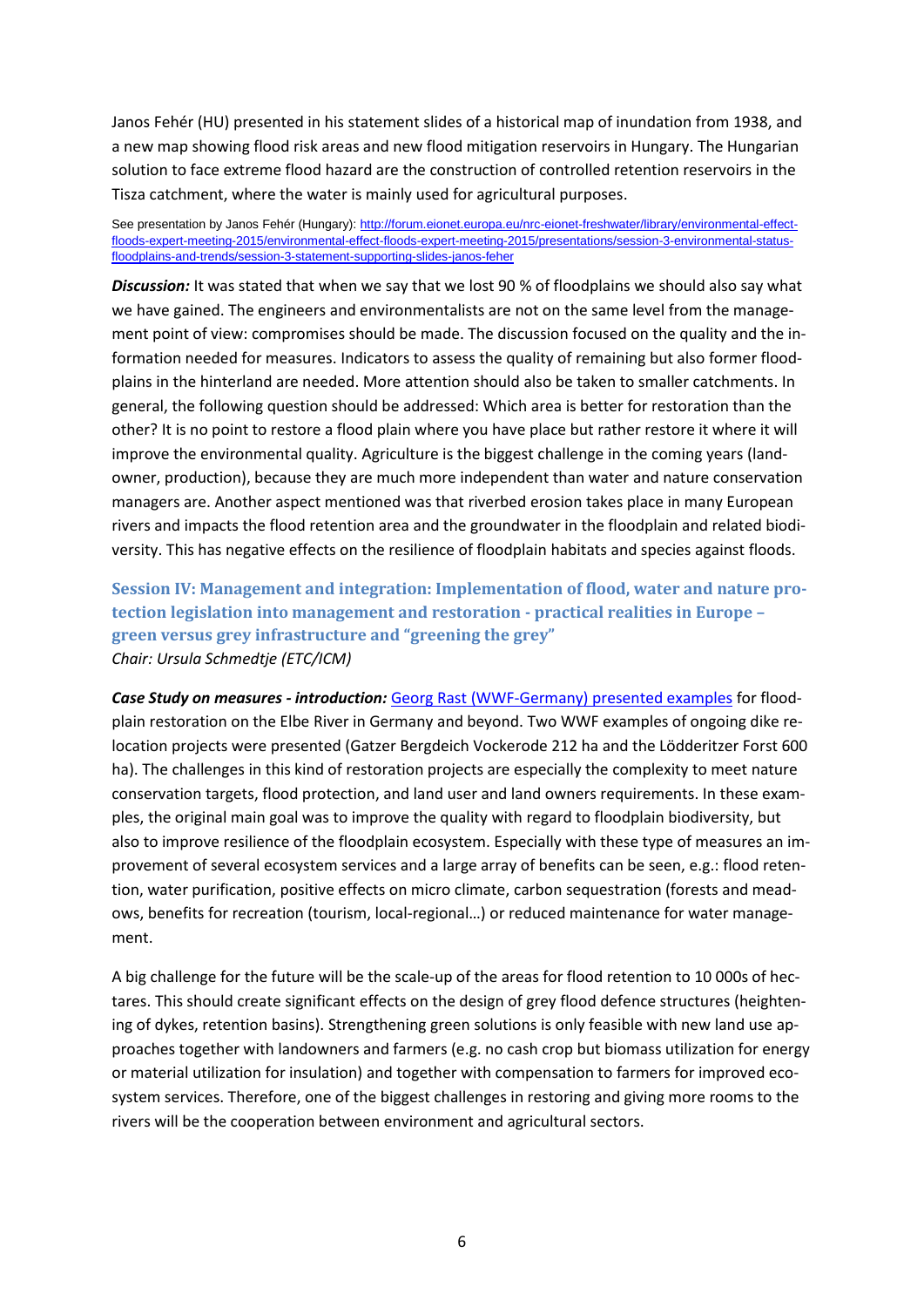See presentation by Georg Rast (WWF-Germany): [http://forum.eionet.europa.eu/nrc-eionet-freshwater/library/environmental](http://forum.eionet.europa.eu/nrc-eionet-freshwater/library/environmental-effect-floods-expert-meeting-2015/environmental-effect-floods-expert-meeting-2015/presentations/session-4-management-and-integration/session-4-introduction-case-studies-wwf)[effect-floods-expert-meeting-2015/environmental-effect-floods-expert-meeting-2015/presentations/session-4-management-and](http://forum.eionet.europa.eu/nrc-eionet-freshwater/library/environmental-effect-floods-expert-meeting-2015/environmental-effect-floods-expert-meeting-2015/presentations/session-4-management-and-integration/session-4-introduction-case-studies-wwf)[integration/session-4-introduction-case-studies-wwf](http://forum.eionet.europa.eu/nrc-eionet-freshwater/library/environmental-effect-floods-expert-meeting-2015/environmental-effect-floods-expert-meeting-2015/presentations/session-4-management-and-integration/session-4-introduction-case-studies-wwf)

*Management and integration - Questions from the background document Knowledge for the 2015 flood report:* Reconfiguring a river and its adjacent floodplain can generate numerous benefits for both nature and society, ranging from richer biodiversity, landscapes that are more appealing and additional recreational opportunities to improved flood prevention and protection[. Henk Wolters](http://forum.eionet.europa.eu/nrc-eionet-freshwater/library/environmental-effect-floods-expert-meeting-2015/environmental-effect-floods-expert-meeting-2015/presentations/session-4-management-and-integration/session-4-knowledge-needed-report)  (Deltares / [ETC/ICM\) presented](http://forum.eionet.europa.eu/nrc-eionet-freshwater/library/environmental-effect-floods-expert-meeting-2015/environmental-effect-floods-expert-meeting-2015/presentations/session-4-management-and-integration/session-4-knowledge-needed-report) the analysis. The Floods Directive is in the centre of the 2015 Floods report and synergies with the WFD and BHD are primarily looked at. The report also looks and user functions (agriculture, hydropower …) and the related thematic policies. Crosscutting issues are climate change, socio-economic development, spatial planning and governance. The hypothesis is that flood risk management can benefit more from synergies with adjacent policy fields and crosscutting issues. Observations from drafting the report are that flood risk management is primarily active in the riverbed and in the floodplain. The challenges are that both in the floodplain and the catchment as a whole many interests must be balanced and different scales of action and jurisdiction must be linked. Important measures are river restoration, NWRM and green infrastructure. These measures serve as flood risk management while reconciling it with the other users and user functions. Indicative findings for the report are:

- Extreme flood events tend to spur on decision makers to demonstrate decisiveness: use that window of opportunity.
- Different directives are still operating too much in isolation: policy arrangements based on separate lines of financing and reporting; barriers between departments and between levels of governance; lack of knowledge on economic effects of integrated solutions.
- True integration of interests, functions, land use, is more likely to be found at local than at larger scales.
- Uptake of innovations (such as green infrastructure) by local scale managers is hampered by the uncertainties inherent to innovations and by current budgeting/reporting practice.

See presentation by Henk Wolters (Deltares / ETC/ICM): [http://forum.eionet.europa.eu/nrc-eionet-freshwater/library/environ](http://forum.eionet.europa.eu/nrc-eionet-freshwater/library/environmental-effect-floods-expert-meeting-2015/environmental-effect-floods-expert-meeting-2015/presentations/session-4-management-and-integration/session-4-knowledge-needed-report)[mental-effect-floods-expert-meeting-2015/environmental-effect-floods-expert-meeting-2015/presentations/session-4-manage](http://forum.eionet.europa.eu/nrc-eionet-freshwater/library/environmental-effect-floods-expert-meeting-2015/environmental-effect-floods-expert-meeting-2015/presentations/session-4-management-and-integration/session-4-knowledge-needed-report)[ment-and-integration/session-4-knowledge-needed-report](http://forum.eionet.europa.eu/nrc-eionet-freshwater/library/environmental-effect-floods-expert-meeting-2015/environmental-effect-floods-expert-meeting-2015/presentations/session-4-management-and-integration/session-4-knowledge-needed-report)

*Statements by Janos Fehér and Jovan Despotović including discussion:* The reconciling of flood risks and environment is important. "Alone you walk faster but together you walk further". For improvement of the capacity in the Western Balkans (WB) to enforce actions proposed by the FD and WFD, EU support would be welcomed, especially in transboundary areas (like the Sava river basin has shown). Stakeholders should be encouraged to work towards compromises. As an example, navigation will start next year on the Sava River (upstream of Belgrade), while the Sava River management plan is relatively poor to meet synergistic effects. European institutions could be the base for cooperation of WB countries when it comes to river management.

Lesson learned for flood risk measures form Slovenia was also mentioned as an example: After the recent floods, Slovenian water management took decisions under time and societal pressure, by implementing traditional technical solutions. Bosnia and Herzegovina is implementing old plans with technical solutions focussing on grey infrastructure. In addition, problems with individual and scattered mitigation measures at household level are observed.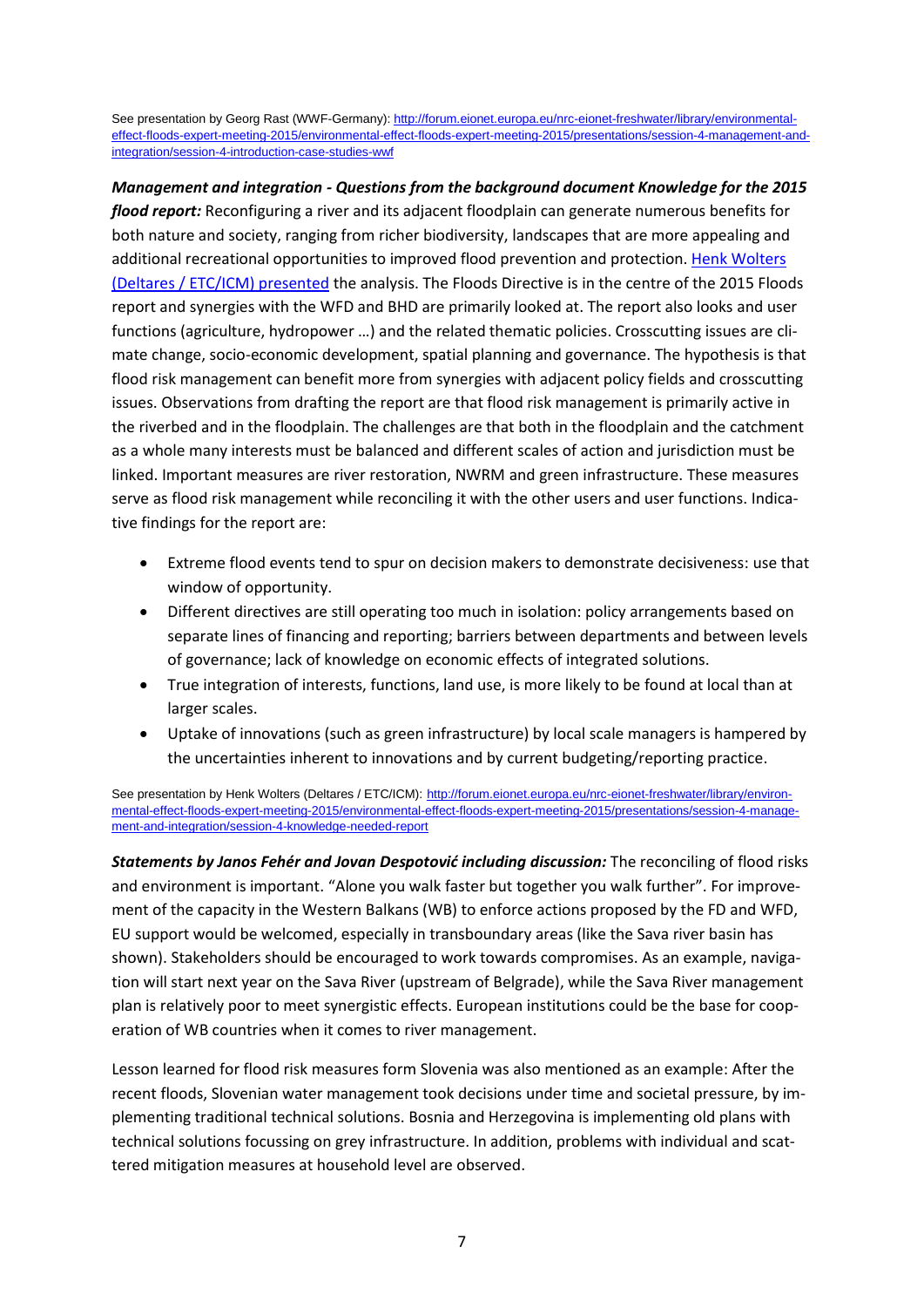In general, local management needs to fit in a European framework (honest and transparent approach). Local solutions should also reach EU wide goals and objectives. Janos Fehér presented the local set of measure from the Tisza programme. They are locally but flood protection effects are transboundary.

See presentation by Janos Fehér (Hungary): [http://forum.eionet.europa.eu/nrc-eionet-freshwater/library/environmental-effect](http://forum.eionet.europa.eu/nrc-eionet-freshwater/library/environmental-effect-floods-expert-meeting-2015/environmental-effect-floods-expert-meeting-2015/presentations/session-4-management-and-integration/session-4-statement-supporting-slides-janos-feher)[floods-expert-meeting-2015/environmental-effect-floods-expert-meeting-2015/presentations/session-4-management-and-inte](http://forum.eionet.europa.eu/nrc-eionet-freshwater/library/environmental-effect-floods-expert-meeting-2015/environmental-effect-floods-expert-meeting-2015/presentations/session-4-management-and-integration/session-4-statement-supporting-slides-janos-feher)[gration/session-4-statement-supporting-slides-janos-feher](http://forum.eionet.europa.eu/nrc-eionet-freshwater/library/environmental-effect-floods-expert-meeting-2015/environmental-effect-floods-expert-meeting-2015/presentations/session-4-management-and-integration/session-4-statement-supporting-slides-janos-feher)

*General discussion:* Taking into account that remaining floodplains are biodiversity hotspots, nonbalanced flood risk and water management with only technical solutions can spoil these still existing values and related ESS. Very often local solutions for sustainable floodplain management exist, where ESSs are important in the appraisal of benefits. The ESS-approach show synergies with other functions and services or insight in the reduction of management costs. Quantifying and assessing of ESS are important for the communication and decision making process. Sometimes monetarization, especially when only based on willingness to pay approaches, is insufficient to convince stakeholders at local level.

It was stated that the role of the EU is important. To exchange (reported) data and show the synergies is important. Without informing the water managers about the insights and synergies, they tend to continue with technical solutions. Therefore, once goals and targets for flood prevention are identified and set, an important aspect is the involvement of all relevant stakeholders. Experiences in Hungary with the implementation of the Tisza programme have shown that by integrating stakeholders at an early stage working and negotiations lead to better and more acceptable results.

A big challenge for flood risk management is the combination of local measures in a single overarching scheme. The successful combination of an overall plan and local measures is exactly the model of the ICPR. Through the ICPR, many objectives are initiated, even if the measures are financed and implemented on a national level. In the frame of river basin management plans (RBMPs) and the flood risk management plans (FRMPs) (<sup>6</sup>), ICPR sets the river basin wide goals, but the realisation of measures usually takes place at regional or local level. Therefore, stakeholder involvement and wise governance is a prerequisite. Furthermore, more attention should go to the definition of targets in a wider overall scheme, as well as to improved quality of the objectives as they really help for the communication and to gain support. Very often targets are expressed in area (like in ha), more attention should be drawn towards other quantitative targets (like flow and level).

Natural flood retention measures and green solutions in floodplain restoration for flood risk management often go together with grey infrastructure. In many cases, large engineering works are needed to reactivate floodplains, like the conduction of new dike lines or flood channels. Successes with measure types like "room for the rivers" requires the realization of natural flood risk measures. These are often depending on the cooperation between water management and agriculture. For example, the reimbursements of farmers should be guaranteed for periods in the order of 15 years,

<sup>&</sup>lt;sup>6</sup> Draft of the 2<sup>d</sup> RBMP from the IRBD Rhine : [http://www.iksr.org/en/water-framework-directive/second-river](http://www.iksr.org/en/water-framework-directive/second-river-basin-management-plan-draft/index.html)[basin-management-plan-draft/index.html](http://www.iksr.org/en/water-framework-directive/second-river-basin-management-plan-draft/index.html) 

Draft of the 1<sup>st</sup> FRMP from the IRBD Rhine : [http://www.iksr.org/en/floods-directive/flood-risk-management](http://www.iksr.org/en/floods-directive/flood-risk-management-plan/index.html)[plan/index.html](http://www.iksr.org/en/floods-directive/flood-risk-management-plan/index.html)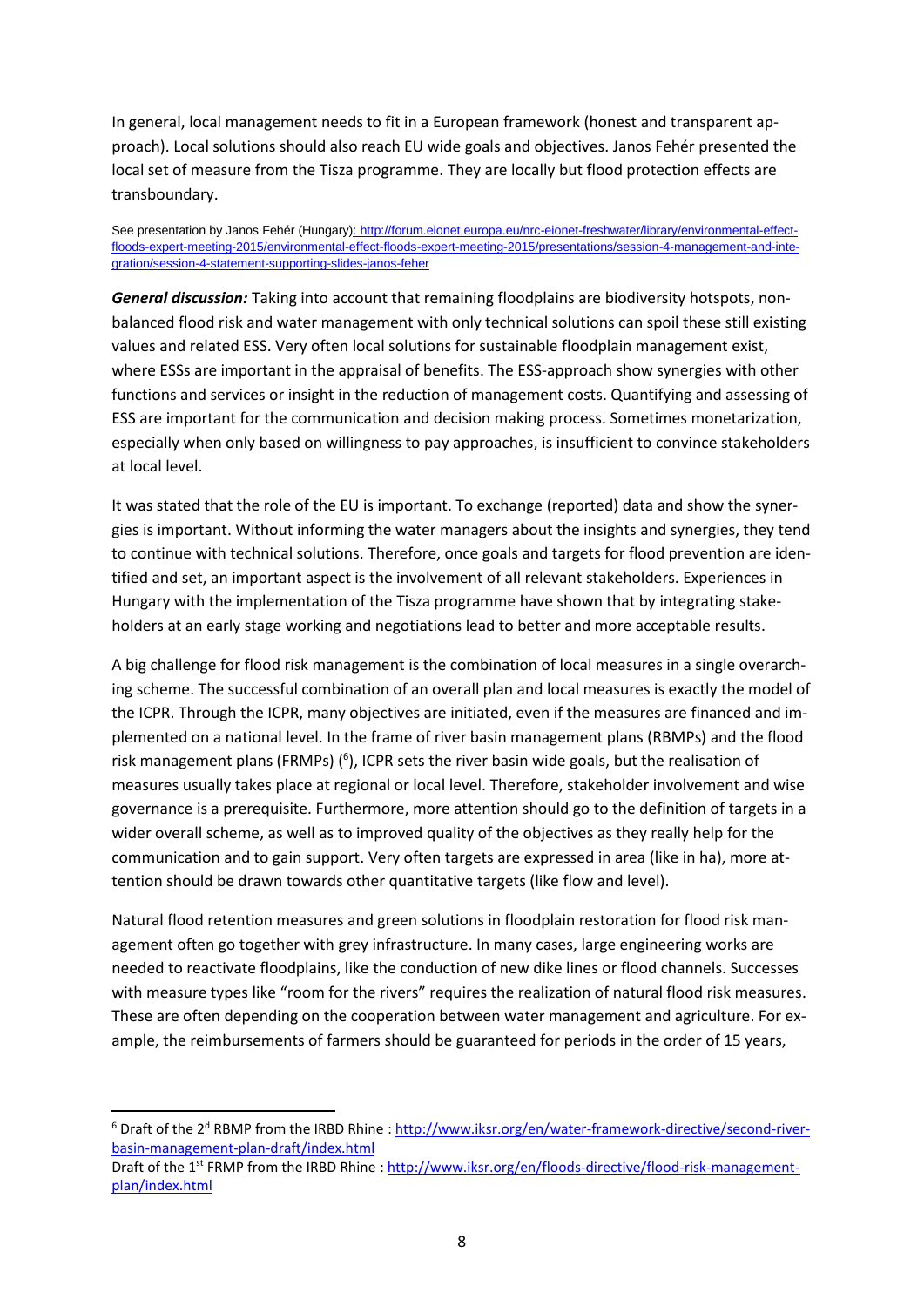rather than the current 6-year cycle (as e.g. the WFD and FD have) which is seen as insufficient. Participation and stakeholder involvement seems to be an important component for success.

Psychological impacts from previous floods could be important locally in the decision making for new projects, e.g. the impacts of the 2002 Elbe floods are still noticeable amongst the affected and can hinder sustainable solutions.

The scale of programmes and their planning is relevant: the hierarchical level at which targets and measures are addressed at seems a prerequisite for integration. This is connected to the question of significant flood risk reduction at higher than local scale.

#### **Session V: Environmental effect of floods and flood protection measures: What do we know, and which knowledge is lacking?** *Chair: Beate Werner (EEA)*

*The [final questions and conclusions](http://forum.eionet.europa.eu/nrc-eionet-freshwater/library/environmental-effect-floods-expert-meeting-2015/environmental-effect-floods-expert-meeting-2015/presentations/session-5-environmental-effect-floods-and-flood-protection-measures/session-5-draft-conclusions-and-introduction-final-discussions) of the workshop were drafted by Wouter Vanneuville (EEA):* 

#### **State and trends: loss**

- Same numbers about loss of floodplains come back in different publications, but what do they mean exactly?
	- $\circ$  Be very careful with wording, what is the baseline, what is the definition, where is the bias (e.g. size of catchments)

#### **Data**

- (Environmental) Impact data at EU level have a clear output in several indicators.
	- o What's the real added value for the national/local level in reporting this information?
- Not only programmes of measures for different EU policies have to look at synergies, also data platforms have to be interoperable for more integrated assessments

#### **EU overview?**

- Clear distinction between different areas within catchments (mountains versus lowlands, rural versus urban etc.)
	- o as these have different objectives, different goals and also different measures are applied
- Local solutions are ok if contributing to the overall objectives
	- o Eligible for (EU) funding without artificial international justification

#### **Time scale**

- 6 years cycle of reporting is ok as a pragmatic choice to evaluate the environmental effects
- Time scale for environmental measures is much longer

#### **Working together**

- In Rural Development Plans is little attention for WFD (and the RBMPs)
	- o Agriculture insufficiently covered in water management plans as well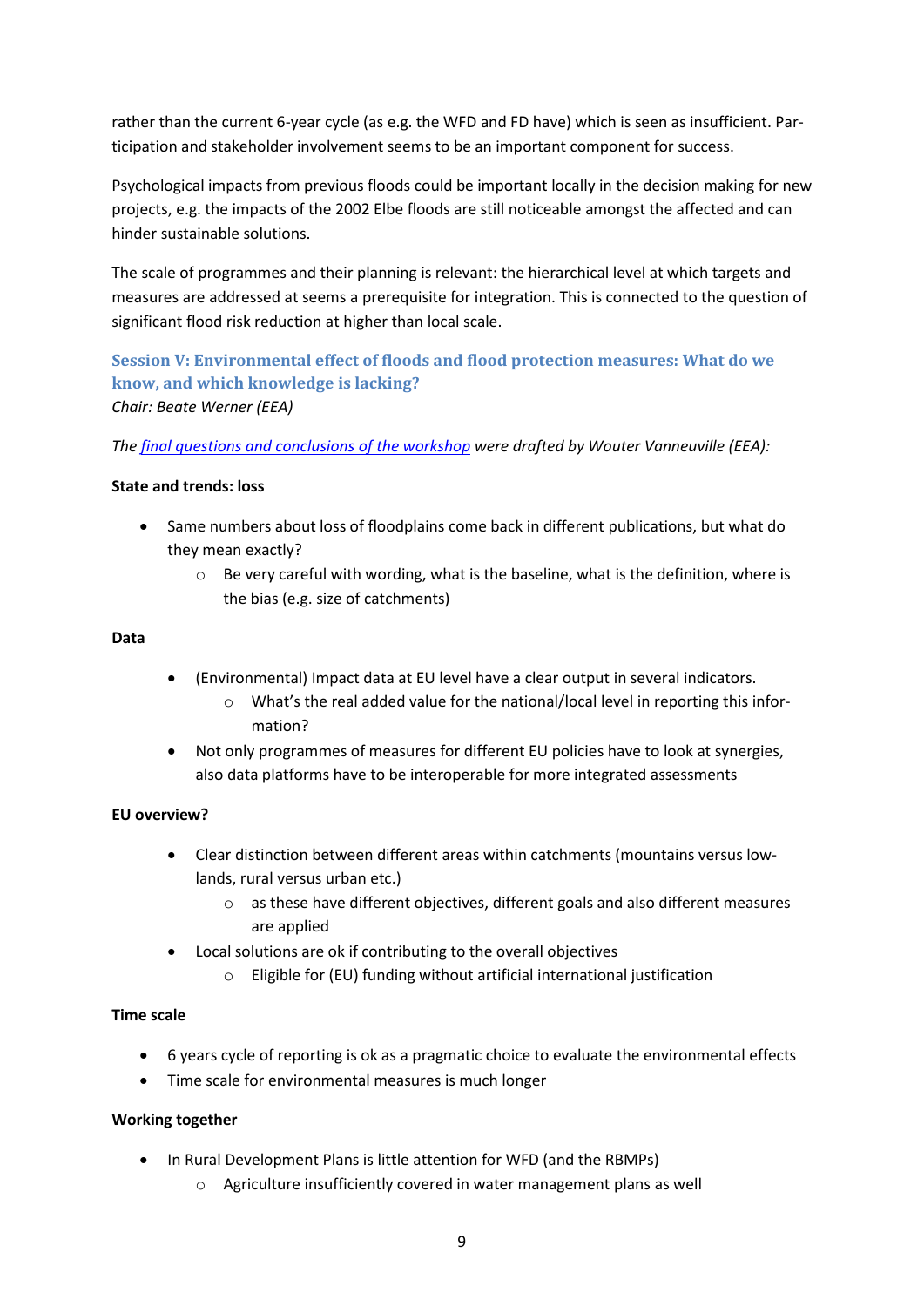- o
- $\circ$  The report will also focus on other developments in floodplains needing space, like urbanisation
- Must be more than just papers (EU), the power is in the implementation (national to local)

#### **Restoration projects**

- How to deal with "unwanted" land uses?
	- $\circ$  As they contribute to other agendas as food security, renewable energy, ... and cannot simply being kicked out
- Quality over quantity in restoration
	- o Maybe less but more effective projects
	- $\circ$  Is this contradictory to start working asap(?)

#### **Climate Change Adaptation**

- Involvement (beyond information provisioning) of actors outside government quickly goes down from planning to implementation to monitoring and evaluation (see EEA report [4/2014\)](http://www.eea.europa.eu/publications/national-adaptation-policy-processes)
- Similar for restoration: bottom-up and top-down need to meet for increased efficiency/effectiveness

#### **Environmental Impacts**

- Have to do with: (Land) use (quality), water level (river and floodplain), connectivity and water quality
	- o Workshop didn't discuss much about water level, e-flows, river training etc. although these will be covered to the extent necessary in the 2015 floods report.
- Moving from a stock to flow to approach as done in economics
	- $\circ$  ESS can play a role in this shift, although the time frame (see above) needs to be included and monetarisation not always possible (but quantification as first fall-back step before descriptive information only).

#### **Flood risk**

- Economic and social impact not decreased significantly for big events by ecological measures (at the size they mostly are nowadays)
	- o Where is the risk? In many smaller events or in a few big ones?
	- $\circ$  Is discussion far beyond scope of workshop but important when describing the efficiency/effectiveness of green measures

#### **The more restoration…**

- The more grey infrastructure
- Focus on functions, not on km/ha/…, of infrastructure
- Success of restoration has to be seen together with keeping what we still have!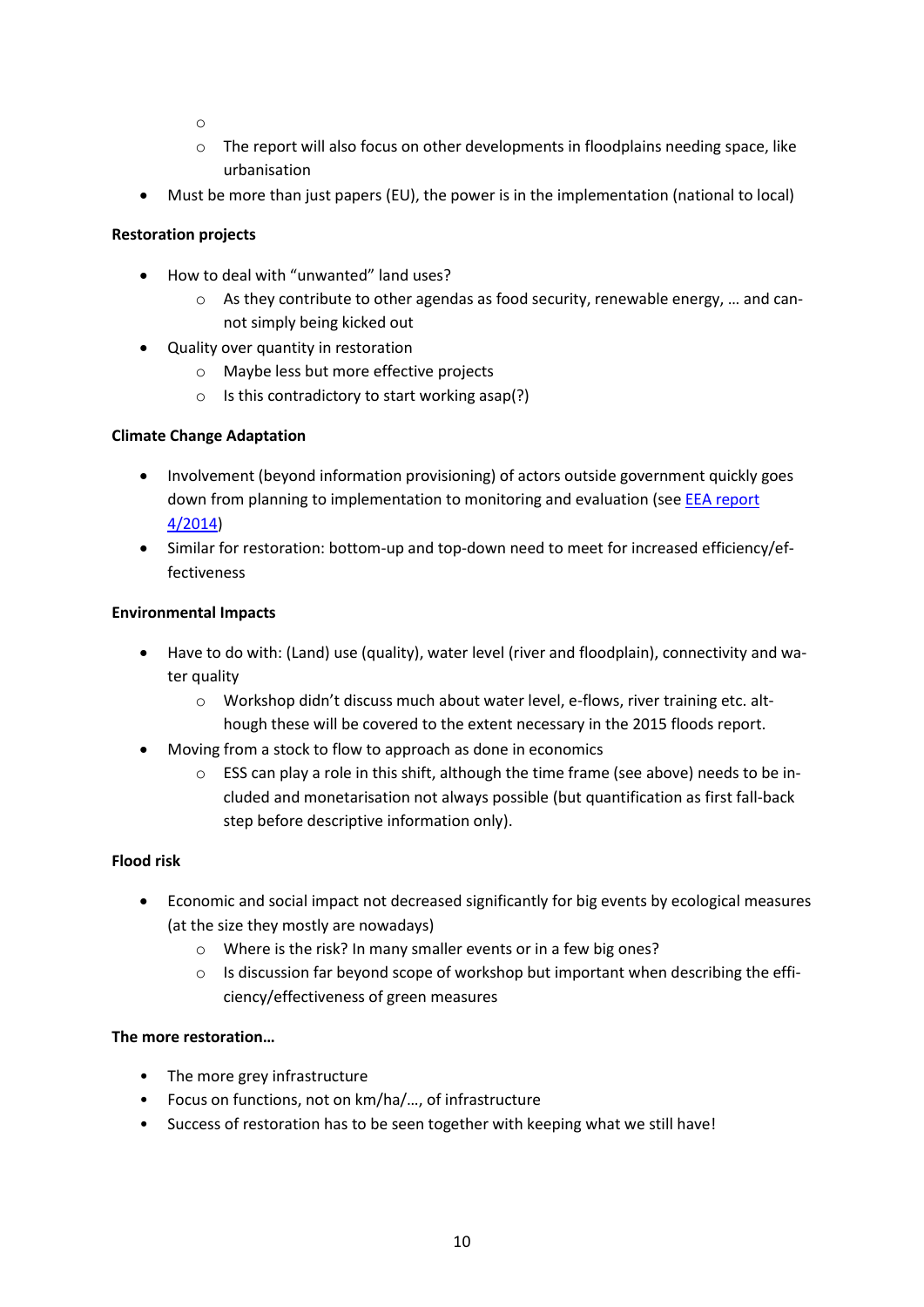See presentation by Wouter Vanneuville (EEA): [http://forum.eionet.europa.eu/nrc-eionet-freshwater/library/environmental-ef](http://forum.eionet.europa.eu/nrc-eionet-freshwater/library/environmental-effect-floods-expert-meeting-2015/environmental-effect-floods-expert-meeting-2015/presentations/session-5-environmental-effect-floods-and-flood-protection-measures/session-5-draft-conclusions-and-introduction-final-discussions)[fect-floods-expert-meeting-2015/environmental-effect-floods-expert-meeting-2015/presentations/session-5-environmental-ef](http://forum.eionet.europa.eu/nrc-eionet-freshwater/library/environmental-effect-floods-expert-meeting-2015/environmental-effect-floods-expert-meeting-2015/presentations/session-5-environmental-effect-floods-and-flood-protection-measures/session-5-draft-conclusions-and-introduction-final-discussions)[fect-floods-and-flood-protection-measures/session-5-draft-conclusions-and-introduction-final-discussions](http://forum.eionet.europa.eu/nrc-eionet-freshwater/library/environmental-effect-floods-expert-meeting-2015/environmental-effect-floods-expert-meeting-2015/presentations/session-5-environmental-effect-floods-and-flood-protection-measures/session-5-draft-conclusions-and-introduction-final-discussions)

#### **Recommendation & conclusions for the Floods report drafting team (EEA and ETC/ICM) based on the final discussion**

The EEA floods report should conclude in the last chapter on principles, which are related to different topics and fields dealing with floods and environment.

For the governance principles, the coordination of timing of financing regulations and RBMP/FRMP is required. Unfortunately, many institutional reorganisations in many eastern European countries jeopardize the process. Case studies with good examples and summaries of lessons learned would help to address this challenge.

The design of quality principles for nature-based solutions integrating ESS is desired, together with descriptions of already existing methods (and examples) to measure and assess ESS. The ESS concept should not be limited to monetarising.

Criteria to define successful assessments are to be developed: they should be an analysis of lessons learned with good and bad examples. It remain open issues on how to do this, who has to be involved, what data are used. When environmental assessment criteria are lacking, this is often a political challenge and very much depending on the local situation.

To combine the environmental goals of different policies at local level, clear definitions of what is green and what is grey infrastructure are needed. Questions on quality and functionality aspects are important and, especially at transboundary levels, principles are important.

Strengthening public participation is a key principle: integration of public and stakeholders is important for capacity building and decision-making. However, it needs a lot of resources (and often a huge process); so it is up to the member states to implement their own model for involving stakeholders (and general public). Good examples can be found in the implementation of the WFD (e.g. [EEA Report No 3/2014\)](http://www.eea.europa.eu/publications/public-participation-contributing-to-better). Examples on a table screen in NL are very powerful for stakeholder involvements to discuss alternative scenarios.

Reported data for European environment directives are important because they are supporting also on regional level. EEA databases show important products.

In the context of floods and environment, a six years cycle of reporting is acceptable as a pragmatic choice to evaluate the environmental effects. However, monitoring should take into account the fact that effects could also occur many years after significant flood events. Appropriate indicators (and timelines for monitoring) are needed.

#### **Closing remarks of the workshop for the report are summarized as follow:**

For the report, it has to be kept in mind that different perspectives come from those focussing on regular floods vs. extreme events. A set of principles will be developed to structure the conclusions, referring to case studies. Sediment and river bed management need a place, although not discussed during the workshop.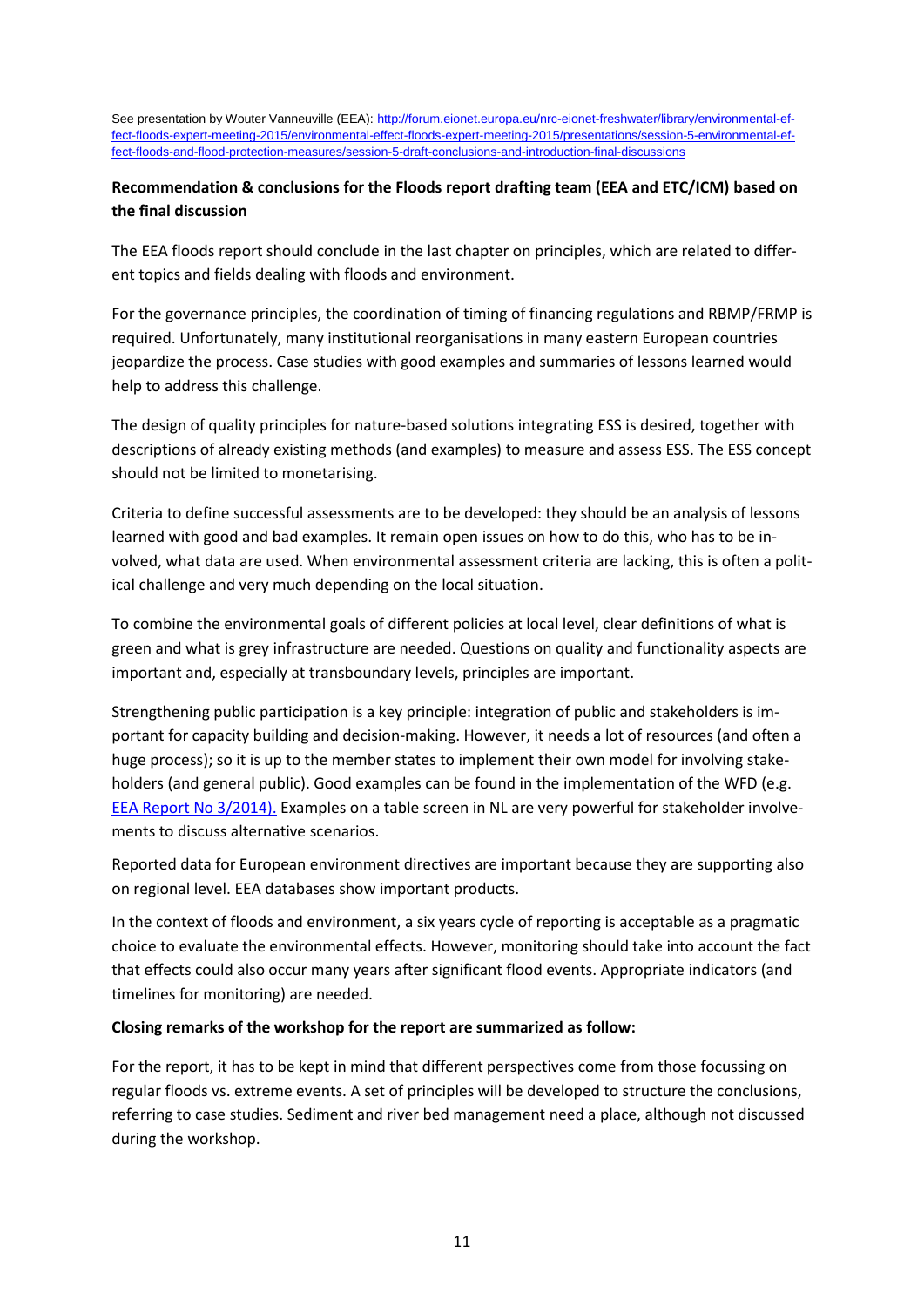Governance came back as an important issue in many discussions during the workshop. While working with case studies, the report will not define "good or bad" but focus on lessons learned. During and after the workshop, several examples were provided. Cross-sectoral examples have to be complemented by very specific issues e.g. on pollution problems.

We need to include the environmental quality of floodplains in the assessments, instead of only quantitative indicators. There's a need for indicators, not only in the context of the FD but also for cross-sectoral assessments. These can best be developed together with the WFD, BHD or agriculture community.

A six years cycle of reporting is ok as a pragmatic choice to evaluate the environmental effects. However, the time scale for environment measures is much longer.

The planned EEA floods report will be a follow-up of this meeting and will contain recommendations for implementation of FD (and synergies with WFD and HD). The European role should focus on principles for implementation of quality and measures, governance and data needed. Important challenge with regards to floods and environment is the process-thinking, and to get people around the table.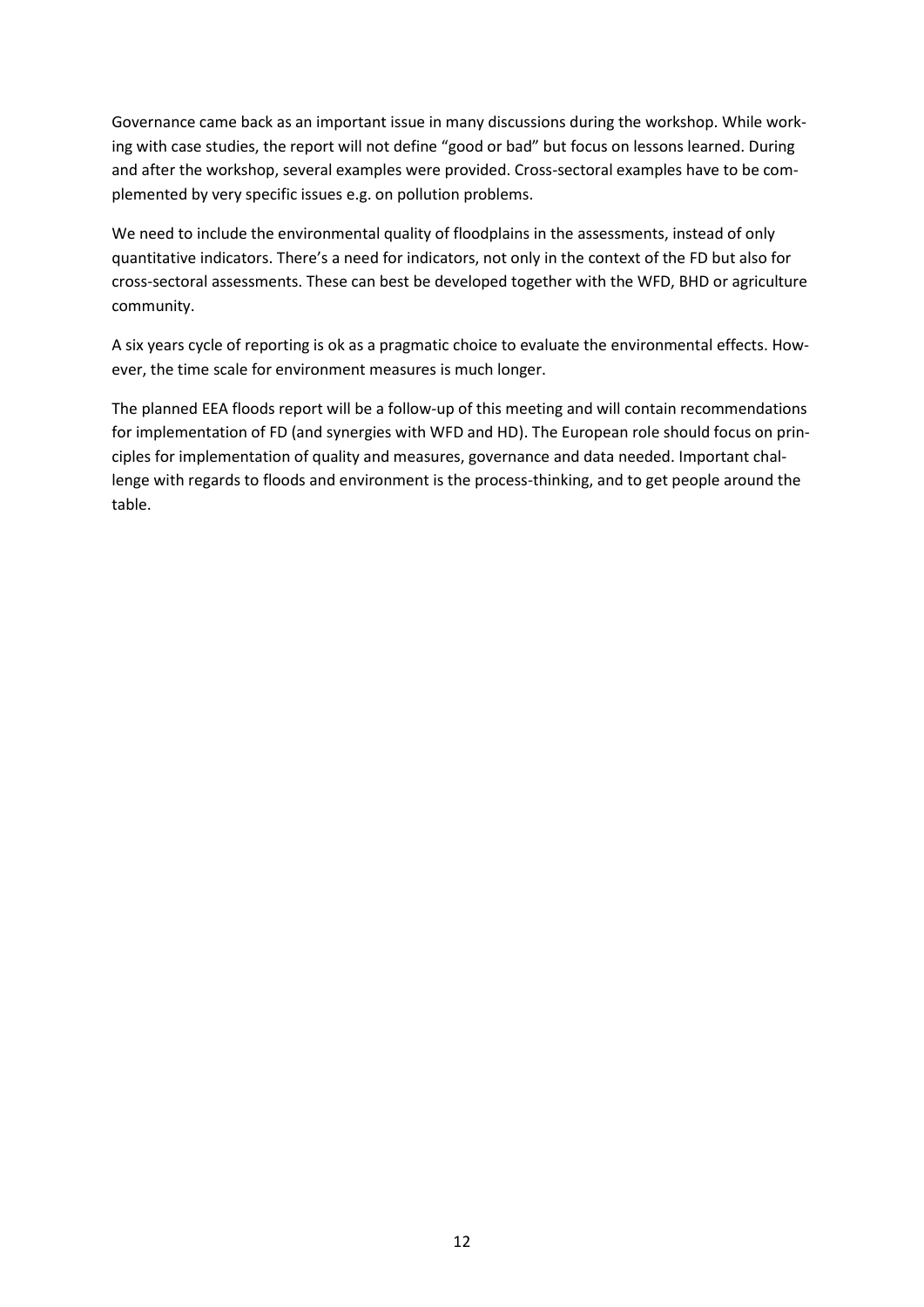### *Annex 1: Final meeting agenda*



European Topic Centre



## **Expert Workshop: Environmental effect of floods and flood protection measures, 28- 29 May 2015**

**European Environment Agency, Copenhagen, Kongens Nytorv 6, Room 8.2.30** 

#### **Draft Agenda (version 1.3)**

#### **Meeting documents**:

 $\mathbf{r}$ 

Documents and presentations will be uploaded to the Forum meeting folder at:

*[http://forum.eionet.europa.eu/nrc-eionet-freshwater/library/environmental-effect-floods-ex](http://forum.eionet.europa.eu/nrc-eionet-freshwater/library/environmental-effect-floods-expert-meeting-2015/environmental-effect-floods-expert-meeting-2015)[pert-meeting-2015/environmental-effect-floods-expert-meeting-2015](http://forum.eionet.europa.eu/nrc-eionet-freshwater/library/environmental-effect-floods-expert-meeting-2015/environmental-effect-floods-expert-meeting-2015)*

| Day 1: 28 May 2015 (13:00-18:00) Room 8.2.30           |                                                                                                                                                                                                                                                                                                 |                                                |  |  |
|--------------------------------------------------------|-------------------------------------------------------------------------------------------------------------------------------------------------------------------------------------------------------------------------------------------------------------------------------------------------|------------------------------------------------|--|--|
| Time                                                   | <b>Subject</b>                                                                                                                                                                                                                                                                                  | Presenter                                      |  |  |
| $12:00 - 13:00$                                        | Arrival and Registration, Lunch in the<br>cantine (optional)                                                                                                                                                                                                                                    |                                                |  |  |
| Session I: Introduction and setting the scene          |                                                                                                                                                                                                                                                                                                 |                                                |  |  |
| $13:00 - 13:30$                                        | Welcome and Introduction<br>Presentation: http://forum.eionet.europa.eu/nrc-eio-<br>net-freshwater/library/environmental-effect-floods-ex-<br>pert-meeting-2015/environmental-effect-floods-ex-<br>pert-meeting-2015/presentations/session-1-introduc-<br>tion/session-1-eea-report-floods-2015 | Beate Werner (EEA)<br>Wouter Vanneuville (EEA) |  |  |
|                                                        |                                                                                                                                                                                                                                                                                                 |                                                |  |  |
| ing the information<br>Chair: Wouter Vanneuville (EEA) | Session II: Environmental impacts of floods: past evidence monitoring and structur-                                                                                                                                                                                                             |                                                |  |  |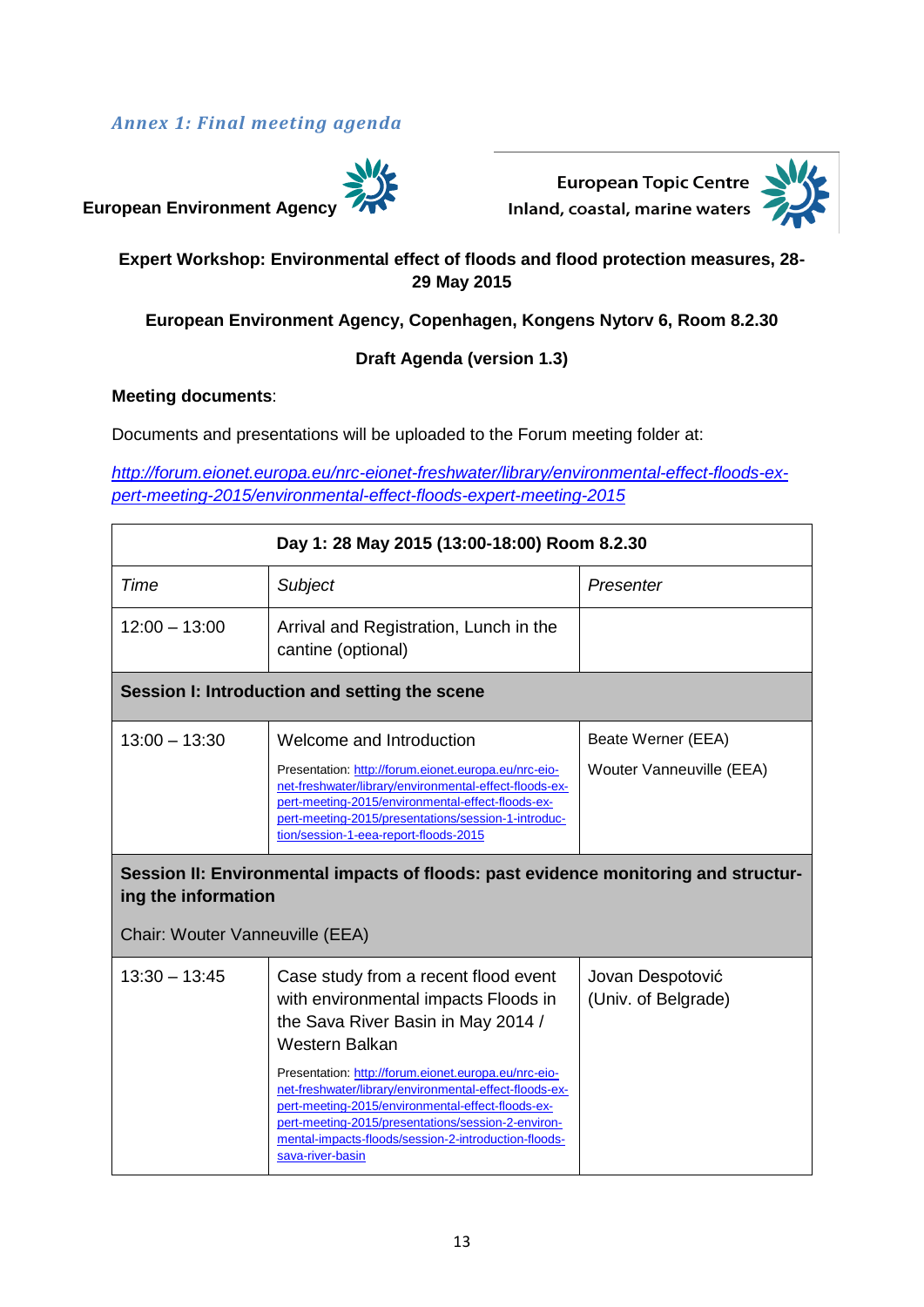| $13:45 - 14:00$                                                                                | Environmental impacts of floods: past<br>evidence monitoring and structuring<br>the information<br>Knowledge needed for the 2015 floods<br>report & Questions from the back-<br>ground document<br>Presentation: http://forum.eionet.europa.eu/nrc-eio-<br>net-freshwater/library/environmental-effect-floods-ex-<br>pert-meeting-2015/environmental-effect-floods-ex-<br>pert-meeting-2015/presentations/session-2-environ-<br>mental-impacts-floods/session-2-knowledge-needed-<br>report | Lidija Globevnik<br>(TC Vode / ETC/ICM)         |  |  |
|------------------------------------------------------------------------------------------------|---------------------------------------------------------------------------------------------------------------------------------------------------------------------------------------------------------------------------------------------------------------------------------------------------------------------------------------------------------------------------------------------------------------------------------------------------------------------------------------------|-------------------------------------------------|--|--|
| $14:00 - 14:15$                                                                                | 3 Statements (3 minutes)<br>To open the discussions                                                                                                                                                                                                                                                                                                                                                                                                                                         | Adrian Schmid-Breton and<br>Pavla Stepkanova    |  |  |
| $14:15 - 15:15$                                                                                | <b>Discussion</b>                                                                                                                                                                                                                                                                                                                                                                                                                                                                           | all                                             |  |  |
| $15:15 - 15:45$                                                                                | <b>Coffee break</b>                                                                                                                                                                                                                                                                                                                                                                                                                                                                         |                                                 |  |  |
| Session III: Environmental status of floodplains and trends<br>Chair: Wouter Vanneuville (EEA) |                                                                                                                                                                                                                                                                                                                                                                                                                                                                                             |                                                 |  |  |
| $15:45 - 16:00$                                                                                | Case study: Flood action programme<br>and role of floodplains in a large river<br>basin<br>Presentation: http://forum.eionet.europa.eu/nrc-eio-<br>net-freshwater/library/environmental-effect-floods-ex-<br>pert-meeting-2015/environmental-effect-floods-ex-<br>pert-meeting-2015/presentations/session-3-environ-<br>mental-status-floodplains-and-trends/session-3-intro-<br>duction-rhine-case-study                                                                                   | <b>Adrian Schmid-Breton</b><br>(ICPR – Koblenz) |  |  |
| $16:00 - 16:15$                                                                                | Environmental status of floodplains<br>and trends<br>Questions from the background docu-<br>ment<br>Knowledge needed for the 2015 flood<br>report<br>Presentation: http://forum.eionet.europa.eu/nrc-eio-<br>net-freshwater/library/environmental-effect-floods-ex-<br>pert-meeting-2015/environmental-effect-floods-ex-<br>pert-meeting-2015/presentations/session-3-environ-<br>mental-status-floodplains-and-trends/session-3-                                                           | <b>Mathias Scholz</b><br>UFZ / ETC/ICM          |  |  |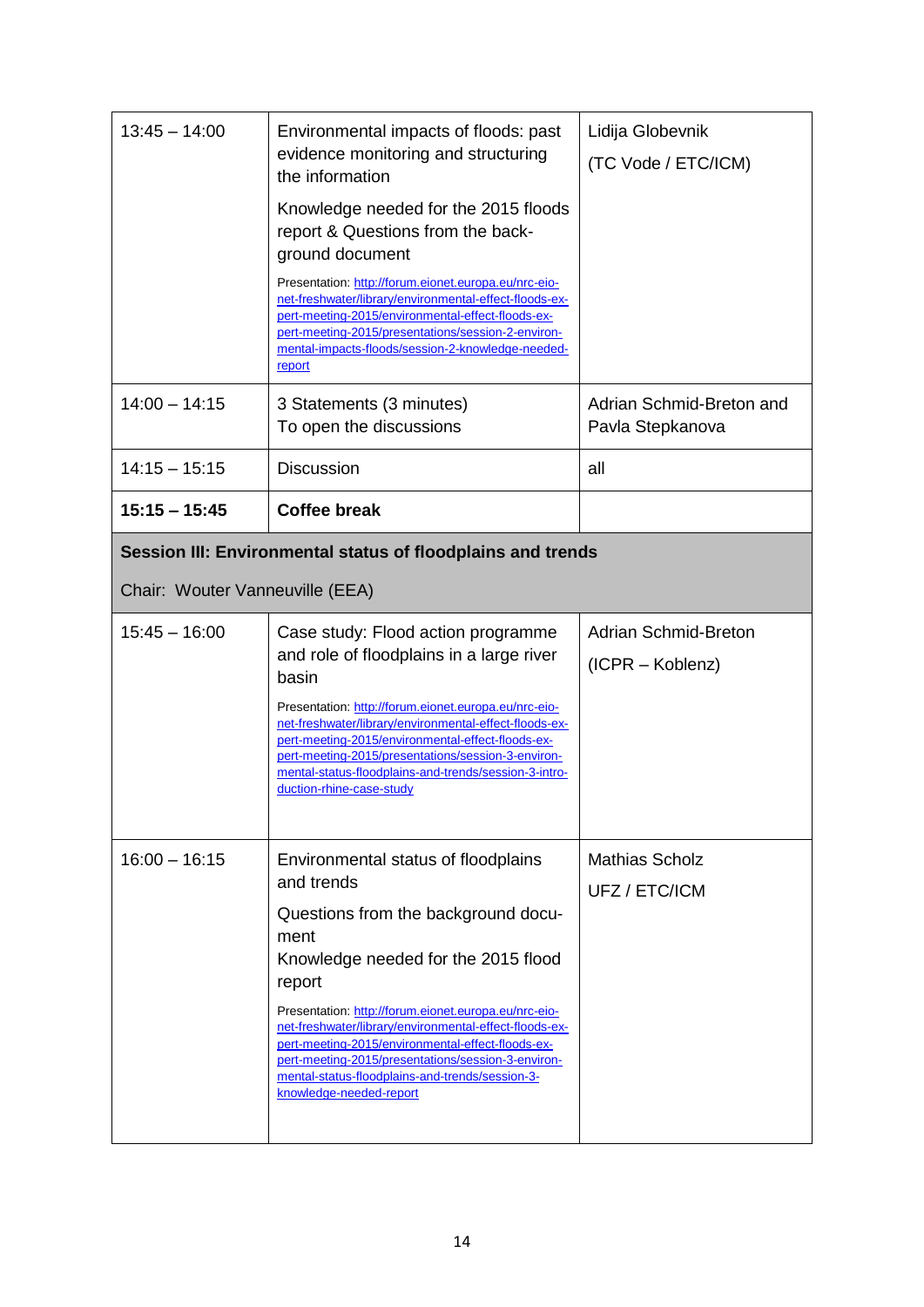| $16:15 - 16:30$                                                                                                                                                                                                                                                                  | 3 Statements (3 min)<br>To open the discussion<br>Presentation statement Janos Fehér: http://fo-<br>rum.eionet.europa.eu/nrc-eionet-freshwater/li-<br>brary/environmental-effect-floods-expert-meeting-<br>2015/environmental-effect-floods-expert-meeting-<br>2015/presentations/session-3-environmental-status-<br>floodplains-and-trends/session-3-statement-support-<br>ing-slides-janos-feher         | Janos Fehér, Georg Rast<br>and Pavla Stepkanova |  |  |
|----------------------------------------------------------------------------------------------------------------------------------------------------------------------------------------------------------------------------------------------------------------------------------|------------------------------------------------------------------------------------------------------------------------------------------------------------------------------------------------------------------------------------------------------------------------------------------------------------------------------------------------------------------------------------------------------------|-------------------------------------------------|--|--|
| $16:30 - 17:40$                                                                                                                                                                                                                                                                  | Discussion: sharing experiences                                                                                                                                                                                                                                                                                                                                                                            | all                                             |  |  |
| $17:40 - 18:00$                                                                                                                                                                                                                                                                  | Closure of Day one                                                                                                                                                                                                                                                                                                                                                                                         | Wouter Vanneuville (EEA)                        |  |  |
| 19:30                                                                                                                                                                                                                                                                            | Dinner in town (optional)                                                                                                                                                                                                                                                                                                                                                                                  |                                                 |  |  |
|                                                                                                                                                                                                                                                                                  | Day 2: 29 May 2015 (9:00-13:00) Room 8.2.30                                                                                                                                                                                                                                                                                                                                                                |                                                 |  |  |
| Time                                                                                                                                                                                                                                                                             | Subject                                                                                                                                                                                                                                                                                                                                                                                                    | Presenter                                       |  |  |
| Session IV: Management and integration: Implementation of flood, water and nature<br>protection legislation into management and restoration - practical realities in Eu-<br>rope – green versus grey infrastructure and "greening the grey"<br>Chair: Ursula Schmedtje (ETC/ICM) |                                                                                                                                                                                                                                                                                                                                                                                                            |                                                 |  |  |
| $09:00 - 09:15$                                                                                                                                                                                                                                                                  | Case Study on measures - introduc-<br>tion<br>Presentation: http://forum.eionet.europa.eu/nrc-eio-<br>net-freshwater/library/environmental-effect-floods-ex-<br>pert-meeting-2015/environmental-effect-floods-ex-<br>pert-meeting-2015/presentations/session-4-manage-<br>ment-and-integration/session-4-introduction-case-<br>studies-wwf                                                                 | Georg Rast<br><b>WWF-Germany</b>                |  |  |
| $09:15 - 09:30$                                                                                                                                                                                                                                                                  | Management and integration<br>Questions from the background docu-<br>ment<br>Knowledge for the 2015 flood report<br>Presentation: http://forum.eionet.europa.eu/nrc-eio-<br>net-freshwater/library/environmental-effect-floods-ex-<br>pert-meeting-2015/environmental-effect-floods-ex-<br>pert-meeting-2015/presentations/session-4-manage-<br>ment-and-integration/session-4-knowledge-needed-<br>report | <b>Henk Wolters</b><br>(Deltares / ETC/ICM)     |  |  |
| $09:30 - 09:45$                                                                                                                                                                                                                                                                  | Statements (3 mins)<br>To open the discussion<br>Supporting slides Janos Feher - Presentation:<br>http://forum.eionet.europa.eu/nrc-eionet-freshwater/li-<br>brary/environmental-effect-floods-expert-meeting-<br>2015/environmental-effect-floods-expert-meeting-                                                                                                                                         | Janos Fehér and Jovan<br>Despotović             |  |  |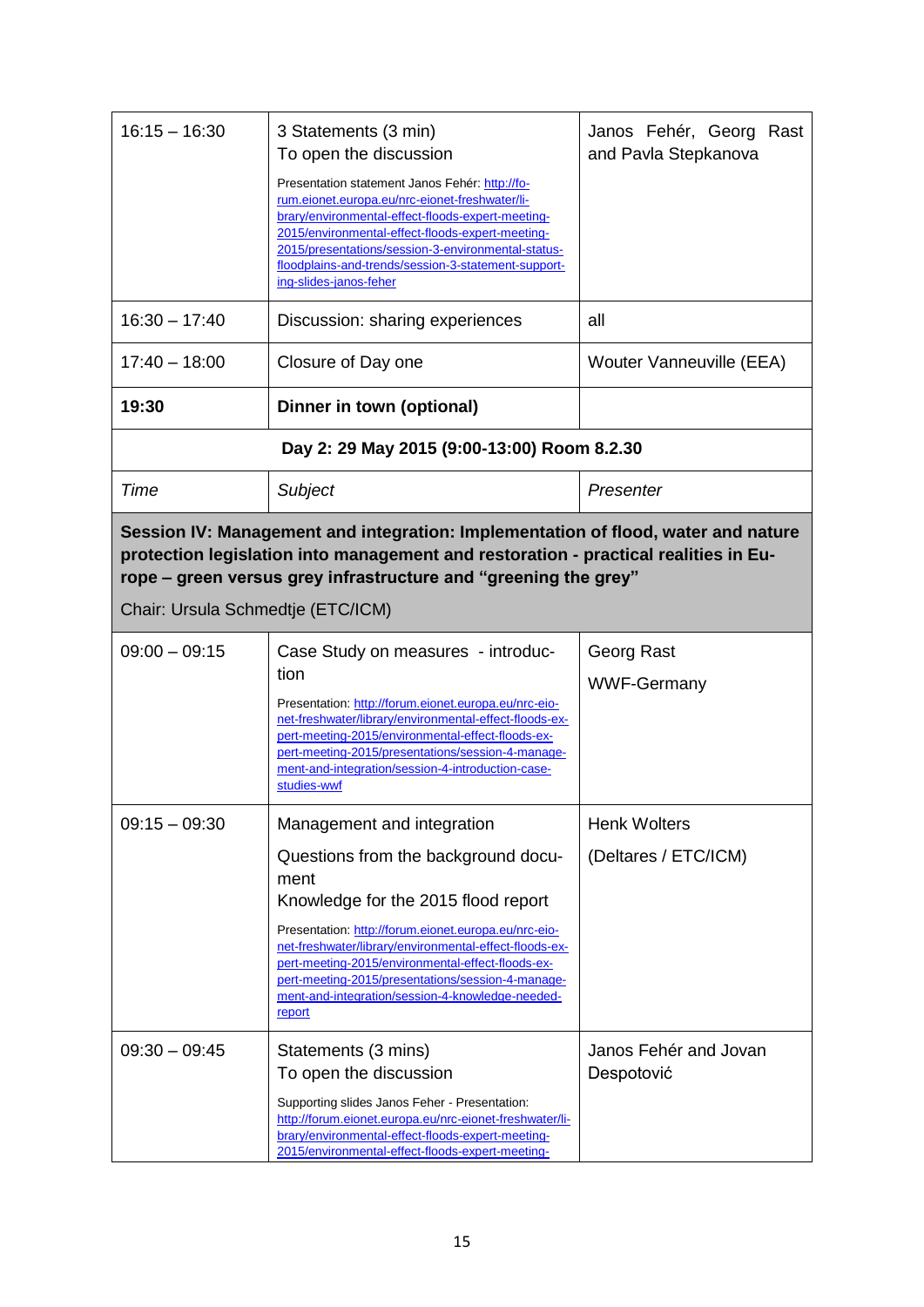|                                                                                                                              | 2015/presentations/session-4-management-and-inte-<br>gration/session-4-statement-supporting-slides-janos-<br>feher                                                                                                                                                              |                                                  |  |  |  |
|------------------------------------------------------------------------------------------------------------------------------|---------------------------------------------------------------------------------------------------------------------------------------------------------------------------------------------------------------------------------------------------------------------------------|--------------------------------------------------|--|--|--|
| $09:45 - 10:45$                                                                                                              | Discussion: sharing experiences                                                                                                                                                                                                                                                 |                                                  |  |  |  |
| $10:45 - 11:15$                                                                                                              | <b>COFFEE BREAK</b>                                                                                                                                                                                                                                                             |                                                  |  |  |  |
| Session V: Environmental effect of floods and flood protection measures: What do<br>we know, and which knowledge is lacking? |                                                                                                                                                                                                                                                                                 |                                                  |  |  |  |
| Chair: Beate Werner (EEA)                                                                                                    |                                                                                                                                                                                                                                                                                 |                                                  |  |  |  |
| $11:15 - 11:35$                                                                                                              | Draft conclusions and introduction to<br>the final discussions / integrating<br>knowledge                                                                                                                                                                                       | <b>Wouter Vanneuville</b><br>(EEA)               |  |  |  |
|                                                                                                                              | Presentation: http://forum.eionet.europa.eu/nrc-eio-<br>net-freshwater/library/environmental-effect-floods-ex-<br>pert-meeting-2015/environmental-effect-floods-ex-<br>pert-meeting-2015/presentations/session-5-environ-<br>mental-effect-floods-and-flood-protection-measures |                                                  |  |  |  |
| $11:35 - 12:30$                                                                                                              | Discussion: sharing experiences<br>Which elements on environmental im-<br>pacts of flooding aren't discussed in<br>the thematic sessions?                                                                                                                                       | all                                              |  |  |  |
| $12:30 - 12:45$                                                                                                              | Summary & conclusions                                                                                                                                                                                                                                                           | Floods report drafting team<br>(EEA and ETC/ICM) |  |  |  |
| $12:45 - 13:00$                                                                                                              | Closing address<br>follow-up of meeting outcomes in<br>minutes and 2015 floods report                                                                                                                                                                                           | Beate Werner and Wouter<br>Vanneuville (EEA)     |  |  |  |
| $13:00 - 14:00$                                                                                                              | <b>LUNCH (optional)</b>                                                                                                                                                                                                                                                         |                                                  |  |  |  |